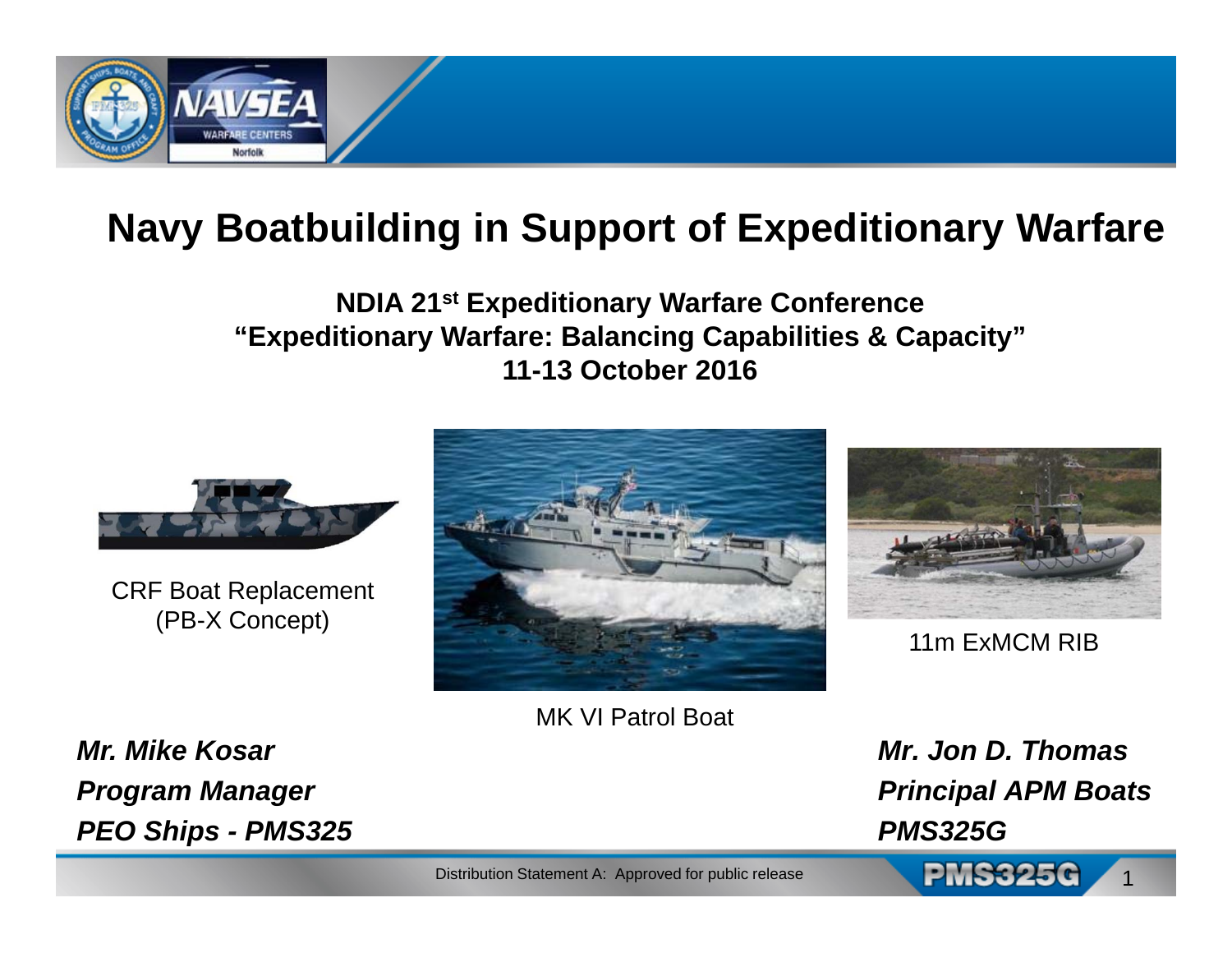## **PMS 325G Boat Program Overview**

- • Boat & Craft acquisition and life cycle services to Fleet Forces, CNIC, NECC and Other Customer enterprises
- $\bullet$  Typical missions include AT/FP operations; SAR; Maritime Interdiction/VBSS; personnel/cargo transport; environmental control, firefighting, dive support, Mine Countermeasures
- • PMS 325G Boat Acquisition Programs (Active or Recently Completed):
	- MK VI Patrol Boat (N957)
	- Multi-Use Explosive Ordnance Disposal Craft (MERC (N957))
	- Underwater Construction Team Boats (N957)
- • Delivered 12 new boats to the Fleet in FY16
	- 4 x MK VI PB's
	- 8 x MERC's



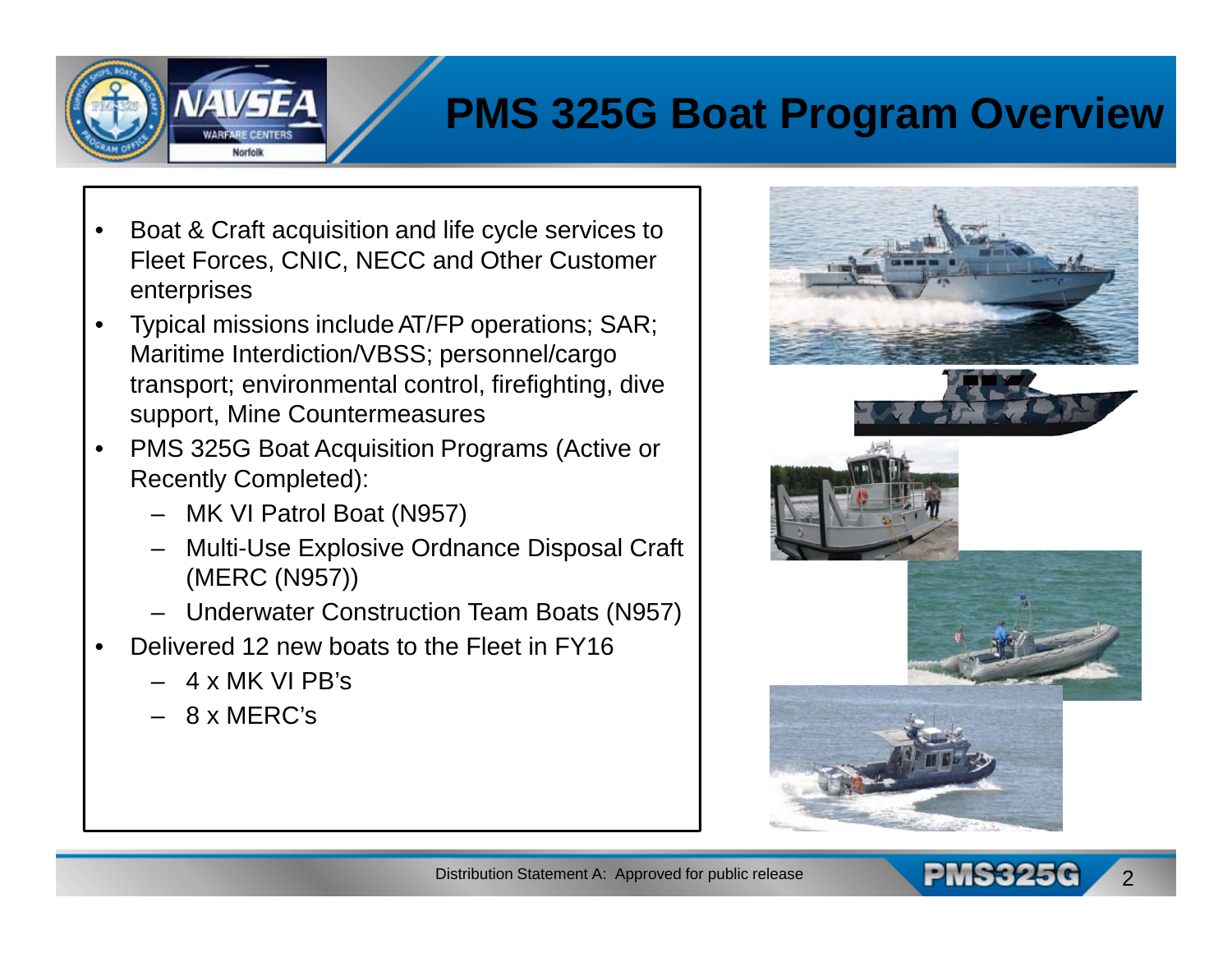## **Boat Inventory for the Coastal Riverine Force**

**Mission -** Conduct maritime security / force protection operations worldwide in the near coast, inshore areas

| <b>Coastal</b><br><b>Riverine</b><br><b>Force</b> | MKVI Patrol Boat (85 ft)                      |
|---------------------------------------------------|-----------------------------------------------|
|                                                   | * Coastal Command Boat (65 ft)                |
|                                                   | Force Protection Patrol Boat (34 ft & *25 ft) |
|                                                   | <b>Riverine Command Boat (49 ft)</b>          |
|                                                   | * Riverine Patrol Boat (38 ft)                |
|                                                   | * Riverine Assault Boat (33 ft)               |

*\* Not Pictured*



**34-ft Patrol Boat (117 inventory)**



**85-ft MKVI Patrol Boat – (6 inventory; 2 Pending Delivery; 4 in production) 49-ft Riverine Command Boat (9 inventory)**



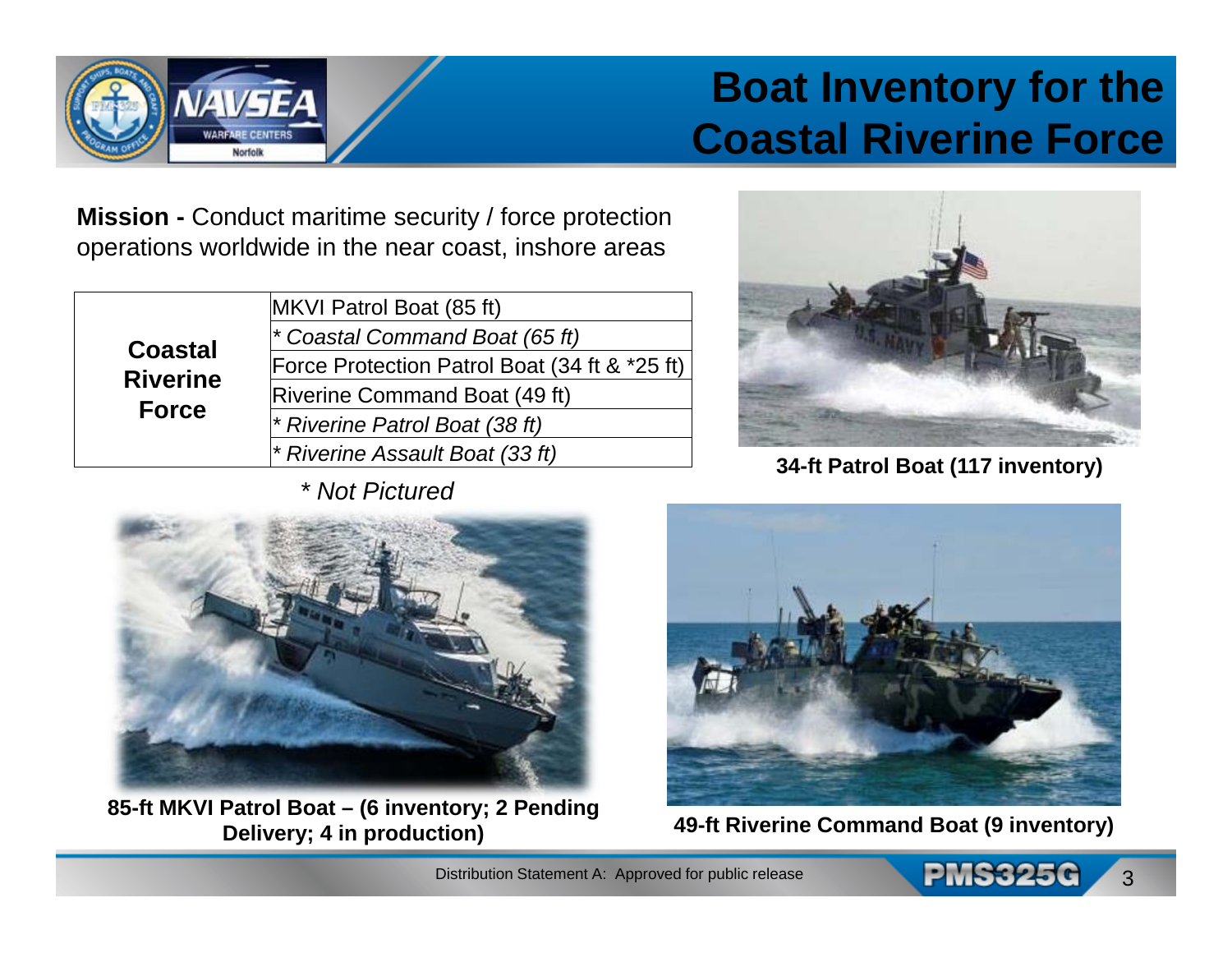# **Boat Inventory for Explosive Ordinance Disposal Teams**

**Mission -** Mobile Diving and Salvage; EOD support for Mine Countermeasures (MCM), Countering Improvised Explosive Devices (IEDs)

| <b>Explosive</b>                    | <b>EOD Mine Countermeasure</b><br>11M RIBs                        |
|-------------------------------------|-------------------------------------------------------------------|
| <b>Ordinance</b><br><b>Disposal</b> | <b>Multi-Use Explosive Ordnance</b><br>Response Craft - 8.5M MERC |
|                                     | <b>Underwater Construction Team Boats</b>                         |



**8.5m Multi Purpose EOD Response Craft (44 inventory; FY 16 procurement awarded 29 Sep 16)**



**36-ft UCT Work Boat (4 inventory)**



**11m Expeditionary Mine Counter Measure RIB (8 NECC Inventory; FY 17 new procurement)**

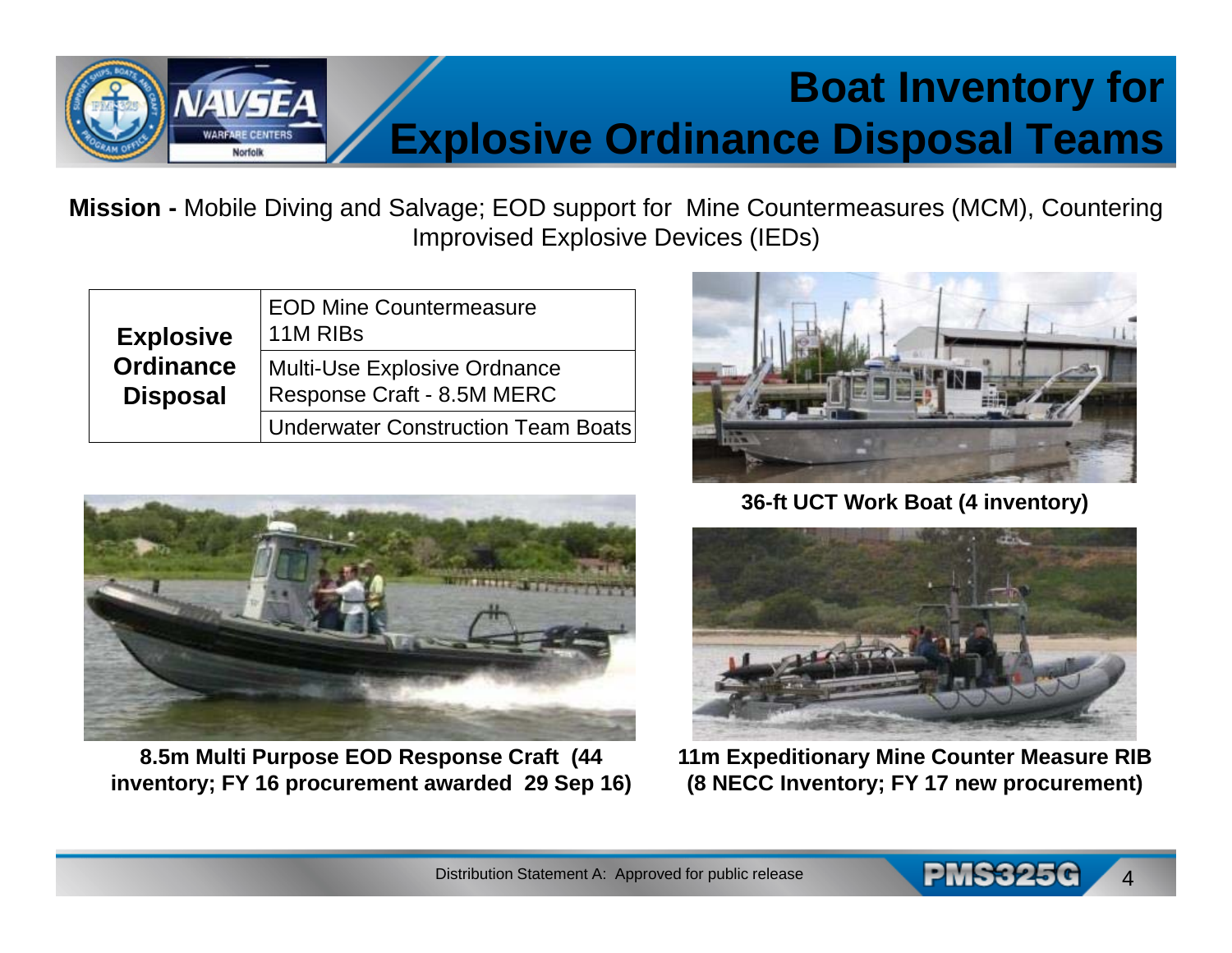# **FY 17 Projected Future Procurements**

#### **11m ExMCM EOD RIB**



#### **Mission:**

Support EOD MCM Platoons in deployment of MK 18 UUVs for MCM operations.

#### **Procurement Strategy & Schedule:**

- • FFP 3-Year IDIQ Contract for ~12 **Boats**
- • Boat Requirements & Attributes under development
- •Contract Award anticipated in FY17



#### **Mission:**

~40-ft boat to recap PB34's and support CRF in maritime security operation missions such as HVU Transit Escort, VBSS and Overwatch; Critical Infrastructure Protection; Embark Forces (i.e., SOF, EOD, USCG LEDET)

#### **Procurement Strategy & Schedule:**

- •FFP 5-Year IDIQ Contract for ~20 Boats
- •Boat Requirements & Attributes are defined
- •PB-X Industry Day on 2 Dec 2016
- •RFP Release by end of Dec 2016
- •Contract Award projected for Q4FY17

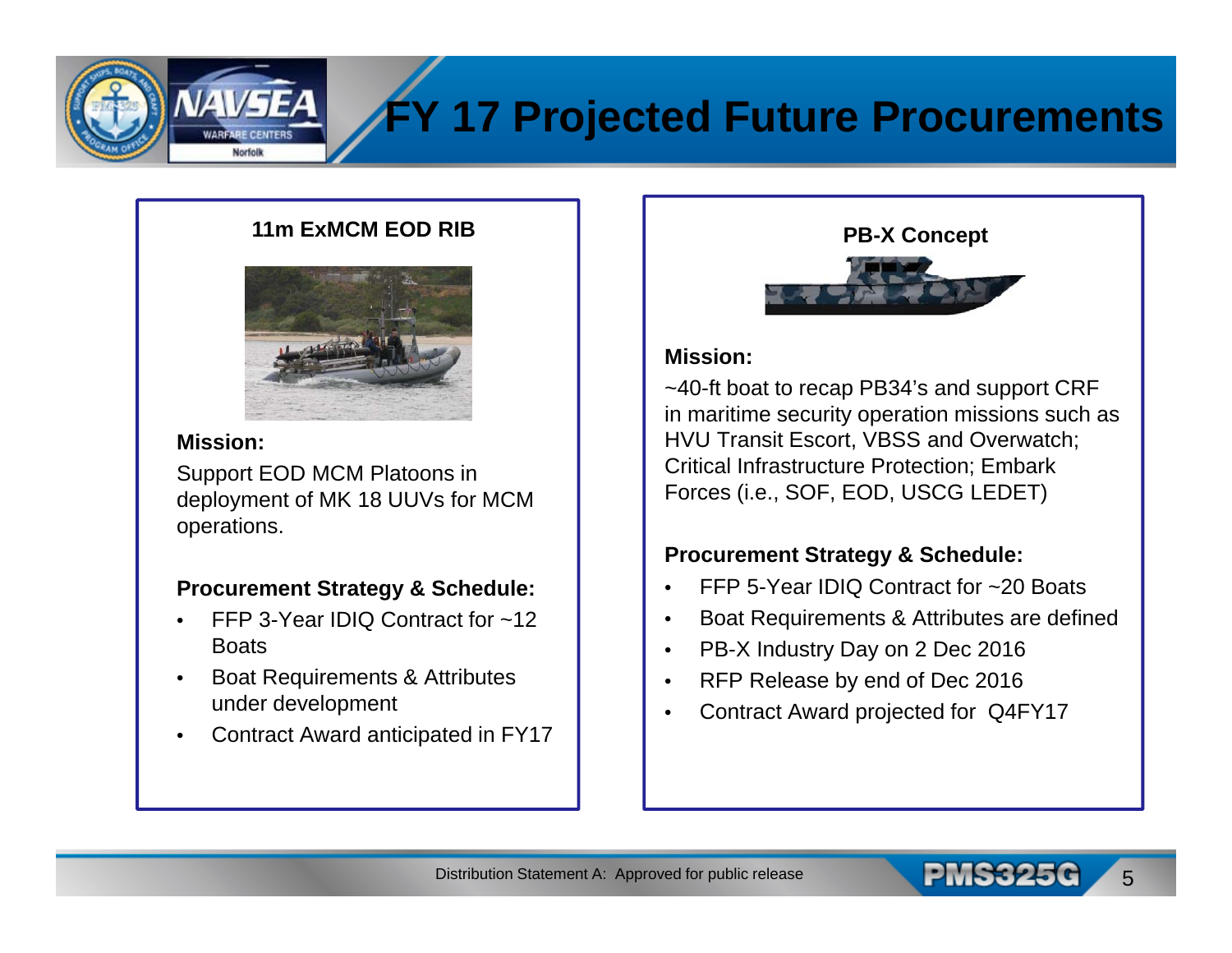

## **Where Industry Can Help** (1 of 2)

- •Simple, Reliable and Easy to Maintain Boats Preferred
- Boat Design Solutions that Lower Total Ownership Costs
	- Lowers scheduled maintenance intervals and costs
	- Minimizes routine maintenance efforts for the end-user
- • Proposal Development & Preparation
	- Understand RFP Requirements (i.e., Transportation, Boat Specifications, Domestic Procurement Laws)
- Technical Data Package (TDP) Development
	- Provide complete and correct drawings (i.e., should match as built)
	- Provide all OEM & Test certifications
	- Provide TDP in accordance with timeline in contract
- Pre-Delivery Inspection and Trials (PDIT)
	- Install equipment in accordance with OEM or contract requirements
	- Properly label systems and equipment

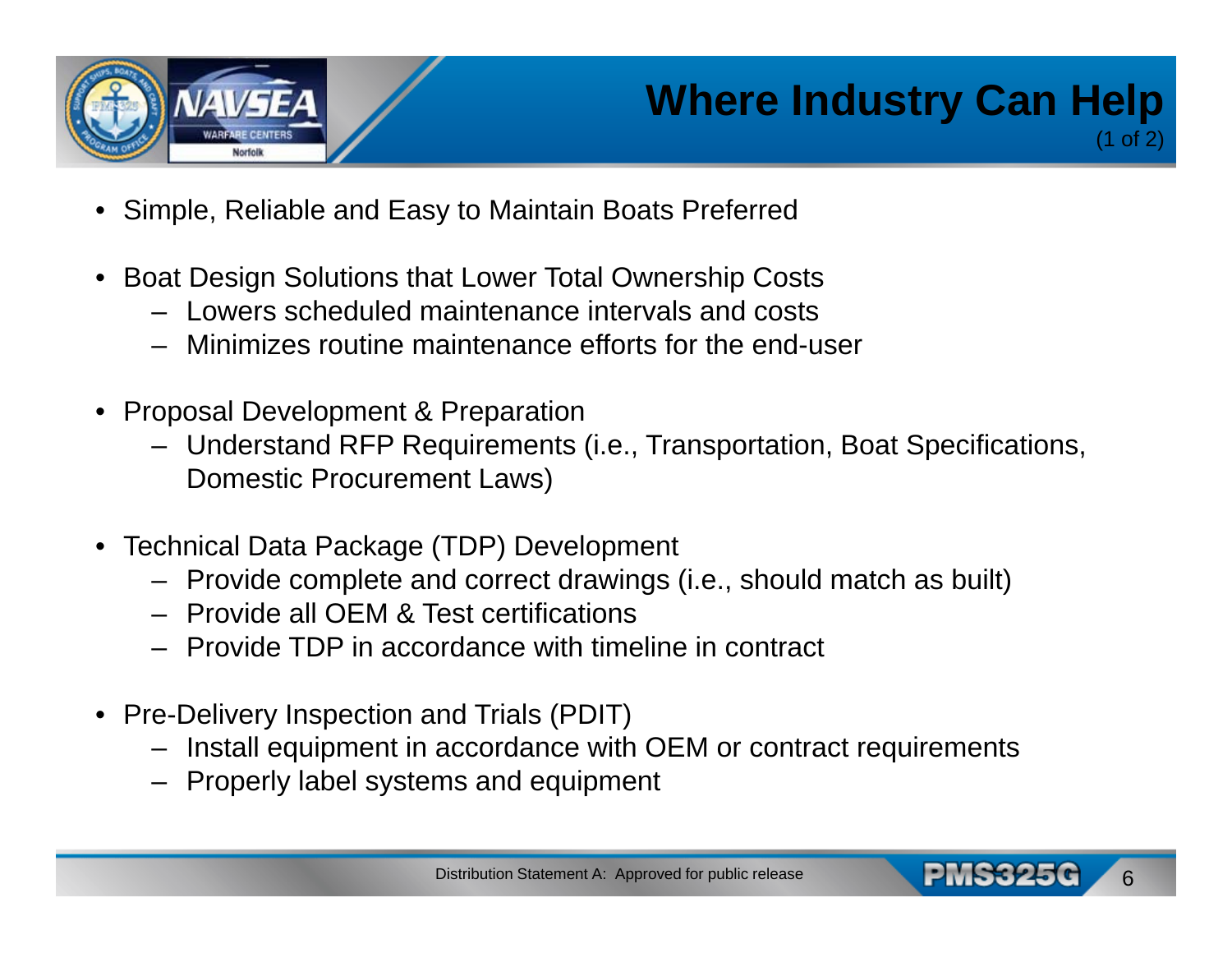

## **Where Industry Can Help** (2 of 2)

7

- • Advance Technology Development in:
	- Diesel Outboard Engines
		- •Improves ship safety with removal of gasoline (flammable fire hazard)
		- •More economical and efficient
		- •Reduces level of maintenance and repair over diesel inboard engines
	- Unmanned Vehicle Deployment & Retrieval Systems for Boats
- • Leverage Navy's 3M & Training Programs
	- Provides commonalty with systems already fielded
	- Allows end-user to quickly replace defective parts for repair (NSN, APL/AEL)
	- Minimizes additional training requirements for the Navy and end-user
- Boat Design Solutions that Optimizes Weight
	- Allows space & weight for future capability and payload
	- Allows for improved performance related to speed and range
- $\bullet$ Provide for OCONUS Follow-On Support after Delivery to the Warfighter
- $\bullet$ Assist Navy with Fleet Introduction and Training of new boats